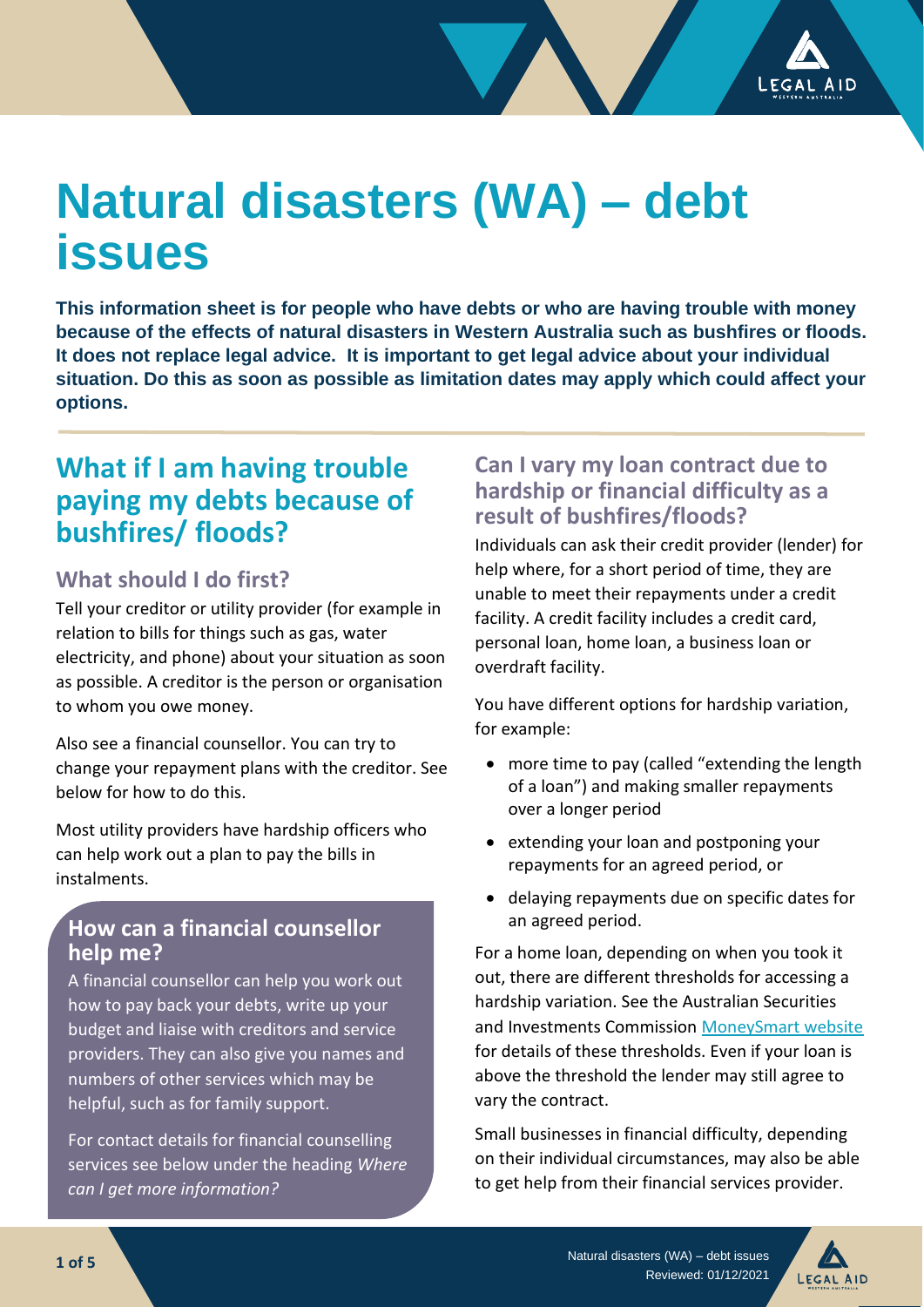## **How do I apply for a hardship variation?**

You can phone or write to your lender straight away requesting a change to your repayment arrangements. A financial counsellor or legal service can help you do this. Keep a copy of the letter you send. If you ring, ask to speak to a "hardship officer" or to "customer service". Keep a record of when you ring, who you speak to and what is said.

Give the details of your loan. You should provide as much relevant information as possible including the change you want, the reasons for your hardship, your current income and financial expenses, how you will repay the loan and over what period of time.

The lender is more likely to accept your request if it is reasonable.

If you have a business debt, you can still try to change your repayment plan with your creditor.

You should continue to pay whatever you can during negotiations.

After you apply for a hardship variation, the lender must respond to your request within 21 days letting you know the outcome of your hardship request (unless more information is needed from you).

The lender can ask you to provide information relevant to deciding whether you are or will be able to meet your obligations under the contract or how to change the contract if you are or will be unable to meet the obligations. You should give this information within 21 days. After you provide this information the lender must let you know its decision on your request within 21 days. If your lender refuses your application, it must give reasons in writing.

If you are not happy with the response you can ask to speak to its internal dispute resolution section.

For more information on hardship variations visit the [MoneySmart](https://moneysmart.gov.au/home-loans/problems-paying-your-mortgage) website under the heading [Problems paying your mortgage](https://moneysmart.gov.au/home-loans/problems-paying-your-mortgage) or the Australian Financial Complaints Authority (AFCA) website at: [https://www.afca.org.au/.](https://www.afca.org.au/)

#### **Do I have to make mortgage payments if my house was damaged, destroyed or if my situation has changed because of bushfires /floods?**

You still need to pay your mortgage but there are steps you can take to make this easier.

Contact your lender and try to arrange a hardship variation as outlined above.

## **What if the lender does not agree to my request for a hardship variation?**

If your lender is a member of AFCA, the independent external dispute resolution scheme to deal with disputes between consumers and lenders, you can lodge a complaint in writing, by email, online or by phoning AFCA. You can do this if you disagree with the decision regarding your hardship variation, or the lender fails to reply to your hardship request and the internal dispute resolution process does not change the decision. This can be done for free. Keep a copy of your complaint form.

The lender cannot start or progress legal action while your matter is being considered by AFCA. The exceptions to this include:

- to take the minimum steps necessary to preserve the lender's legal rights, or
- where legal action in defending the action has progressed beyond you lodging a defence or a defence and counterclaim, or
- enforcing a default judgment obtained in court.

Even with these exceptions, the lender needs to get AFCA's consent.

## **What if the dispute is not resolved through AFCA?**

If you are unsuccessful in resolving your dispute through AFCA, you may have the option of taking legal action for a court ordered variation. Get legal advice before doing this.

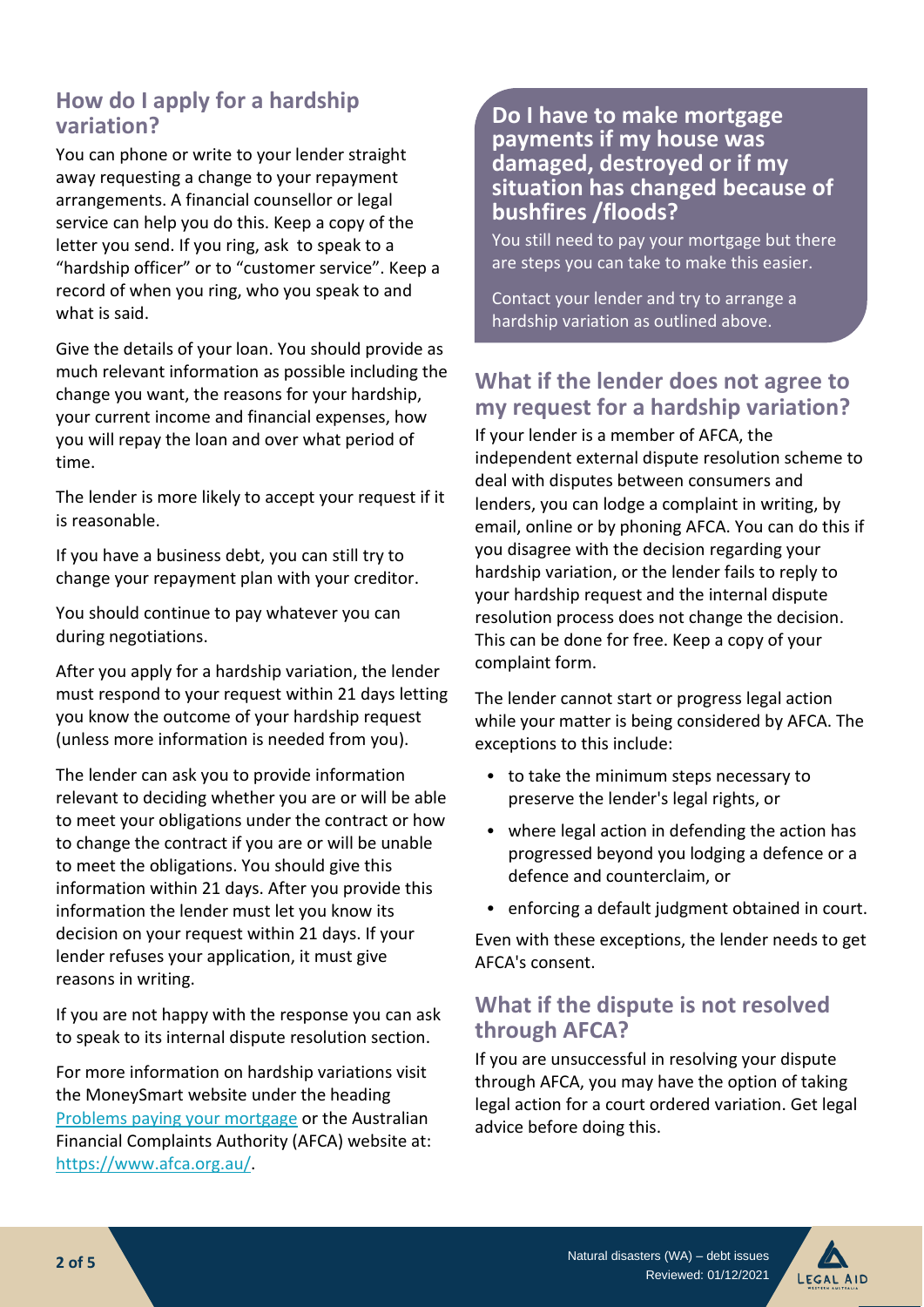# **Help from banks and other creditors**

Many creditors should be offering you hardship variations. Contact your creditor for more information on these options and to see what other help they may offer. As a general rule, creditors should not be offering you a refinance, credit increase or extra loan at this time. These increase your debt. You may have trouble paying back this extra money.

## **What can my creditor do if I don't pay the debt?**

Usually a creditor can take you to court to get an order for you to pay the money you owe. You may have to pay legal and enforcement costs.

## **What if a court action is threatened?**

If you have received a default notice and/or the lender is threatening legal proceedings, (for example, if you have received a letter of demand), you need to act urgently. You should immediately:

- 1. Phone or write to your lender requesting:
	- a hardship variation if you have not already requested one, or
	- your lender negotiates a postponement of enforcement proceedings (if the *National Credit Code* applies you must do this before the end of the period specified in the default notice).
- 2. Lodge a complaint in writing, by email, online or by phone immediately to AFCA. **Let your lender know that you have done this.**
- 3. Get legal advice.

## **What if I have been given court documents?**

If you are served with court documents (for example, a 'complaint' or 'writ'), get legal advice urgently. If a complaint is lodged with AFCA, there are limits on a lender's ability to take more steps in current legal proceedings. See above under the heading *What if the lender does not agree to my request for a hardship variation?*

Except as indicated under the above heading, the lender should stay proceedings if you inform them a dispute has been lodged.

Contact **Legal Aid WA's Infoline** on **1300 650 579** for information and referral or the **Consumer Credit Legal Service** on (**08) 9221 7066** for advice and help. Do this as soon as possible. You will only have a short time to do something before a court order may be made against you requiring you to pay the money you owe, plus interest and court costs. If the debt is your home loan, a court will usually also order the repossession of your home.

**If you are served with court documents (for example, a 'complaint' or 'writ'), get legal advice urgently.** 

## **Credit reports**

To find out if a court order has been made against you order a copy of your credit report. It will have this information. Your credit report also has information about your credit history, including requests for loans (including applications for mobile phones and utilities), late payments and unpaid debts.

You have a right to get a copy of your credit report for free every 3 months. Your credit report also includes a credit rating. Some websites offer a free credit rating. These are set out on the [MoneySmart](https://moneysmart.gov.au/managing-debt/credit-scores-and-credit-reports)  [website](https://moneysmart.gov.au/managing-debt/credit-scores-and-credit-reports) [https://moneysmart.gov.au/managing](https://moneysmart.gov.au/managing-debt/credit-scores-and-credit-reports)[debt/credit-scores-and-credit-reports](https://moneysmart.gov.au/managing-debt/credit-scores-and-credit-reports) . By obtaining your free credit score you may be agreeing to allow your personal information to be disclosed to third parties for marketing purposes. You can opt out or unsubscribe where you do not want these details passed on.

#### **Can I access my superannuation to help pay my debts?**

While it is rare to get superannuation early, you may be able to get part of your superannuation early on compassionate grounds to use to pay for mortgage arrears if your lender is threatening to repossess or sell your home. You will need to contact your superannuation fund to see if they

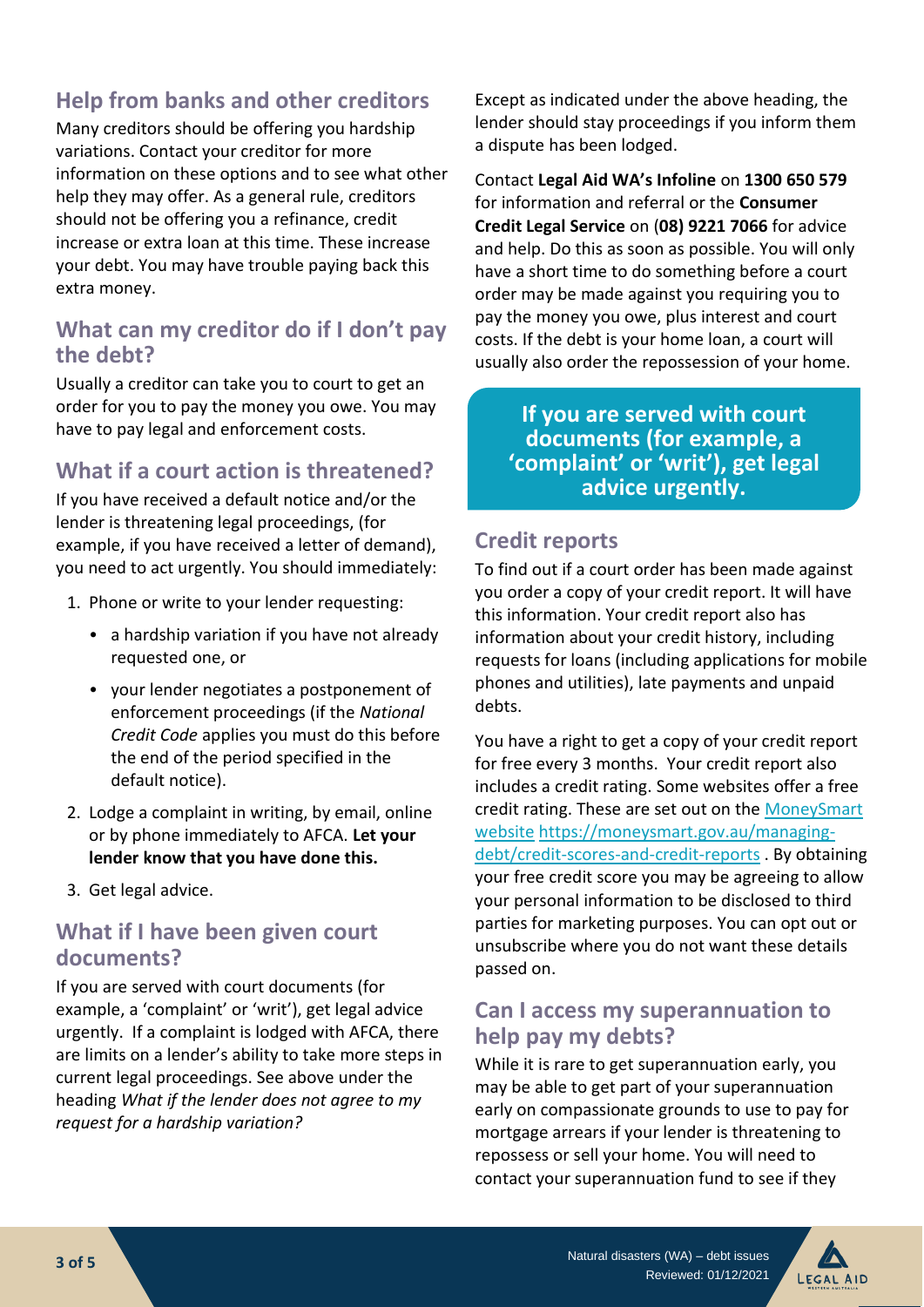allow early release of superannuation under any circumstances. If they say yes, then you can apply through the Australian Taxation Office. You will need to meet the requirements and have the necessary proof.

Some people on certain Centrelink payments can apply to get their superannuation early due to severe financial hardship. You can apply directly to your superannuation fund for early release. The role of Services Australia (Cth) is to respond to requests for confirmation of your income support payment status. It has no involvement in determining financial hardship or deciding if superannuation benefits are to be released.

Go to the Australian Taxation Office website at: [https://www.ato.gov.au/individuals/super/withdra](https://www.ato.gov.au/individuals/super/withdrawing-and-using-your-super/Early-access-to-your-super/) [wing-and-using-your-super/Early-access-to-your](https://www.ato.gov.au/individuals/super/withdrawing-and-using-your-super/Early-access-to-your-super/)[super/](https://www.ato.gov.au/individuals/super/withdrawing-and-using-your-super/Early-access-to-your-super/) for information on early release because of severe financial hardship.

A financial counsellor can help you with applying in the first place.

You may have to pay tax on your superannuation if you get it early. Contact the **Australian Taxation Office** on **13 28 61** for an interview to find out how much tax you may have to pay.

# **Where can I get more information?**

• The **Department of Communities** ("the Department") on **1800 032 965** can help individuals and families. Visit the website for more information:

[https://www.wa.gov.au/organisation/departm](https://www.wa.gov.au/organisation/department-of-communities/disaster-and-emergency-support-services) [ent-of-communities/disaster-and-emergency](https://www.wa.gov.au/organisation/department-of-communities/disaster-and-emergency-support-services)[support-services.](https://www.wa.gov.au/organisation/department-of-communities/disaster-and-emergency-support-services)

• Australian and/or State Government assistance may be available if the impact of the bushfires/floods/ storm meets the criteria to be declared an "eligible disaster" for the purposes of Disaster Recovery Funding Arrangements. In this case you may be able to get more information from the **Department of Fire and Emergency Services'** website under Disaster Recovery Funding Arrangements WA at:

[https://www.dfes.wa.gov.au/recovery/Pages/](https://www.dfes.wa.gov.au/recovery/Pages/DRFA-WA.aspx) [DRFA-WA.aspx](https://www.dfes.wa.gov.au/recovery/Pages/DRFA-WA.aspx) . If you need help in deciding if you qualify for any assistance email [drfawa@dfes.wa.gov.au](mailto:drfawa@dfes.wa.gov.au) or phone the numbers provided on the website.

- Contact **Legal Aid WA's Infoline** on **1300 650 579** for information and referral. Other information sheets dealing with the effects of natural disaster are available.
- Contact the **Australian Financial Complaints Authority** on **1800 931 678** for help and information on financial hardship, insurance claims and other financial issues experienced as a result of natural disasters. Call AFCA to get help to resolve a complaint about your insurance company. Make sure you tell AFCA that you are a disaster-affected customer when you make your complaint.
- If you are having trouble paying your utilities bills (gas, water, or electricity) due to financial hardship you may be able to get help from the WA Government **Hardship Utilities Grant Scheme** (HUGS). See the Department website at:

[https://www.wa.gov.au/service/community](https://www.wa.gov.au/service/community-services/community-support/hardship-utility-grant-scheme#:~:text=The%20Hardship%20Utility%20Grant%20Scheme,to%20pay%20their%20utility%20bills.&text=Customers%20may%20be%20eligible%20for,hardship%20strategies%20have%20been%20exhausted)[services/community-support/hardship-utility](https://www.wa.gov.au/service/community-services/community-support/hardship-utility-grant-scheme#:~:text=The%20Hardship%20Utility%20Grant%20Scheme,to%20pay%20their%20utility%20bills.&text=Customers%20may%20be%20eligible%20for,hardship%20strategies%20have%20been%20exhausted)[grant-](https://www.wa.gov.au/service/community-services/community-support/hardship-utility-grant-scheme#:~:text=The%20Hardship%20Utility%20Grant%20Scheme,to%20pay%20their%20utility%20bills.&text=Customers%20may%20be%20eligible%20for,hardship%20strategies%20have%20been%20exhausted)

[scheme#:~:text=The%20Hardship%20Utility%2](https://www.wa.gov.au/service/community-services/community-support/hardship-utility-grant-scheme#:~:text=The%20Hardship%20Utility%20Grant%20Scheme,to%20pay%20their%20utility%20bills.&text=Customers%20may%20be%20eligible%20for,hardship%20strategies%20have%20been%20exhausted) [0Grant%20Scheme,to%20pay%20their%20utili](https://www.wa.gov.au/service/community-services/community-support/hardship-utility-grant-scheme#:~:text=The%20Hardship%20Utility%20Grant%20Scheme,to%20pay%20their%20utility%20bills.&text=Customers%20may%20be%20eligible%20for,hardship%20strategies%20have%20been%20exhausted) [ty%20bills.&text=Customers%20may%20be%2](https://www.wa.gov.au/service/community-services/community-support/hardship-utility-grant-scheme#:~:text=The%20Hardship%20Utility%20Grant%20Scheme,to%20pay%20their%20utility%20bills.&text=Customers%20may%20be%20eligible%20for,hardship%20strategies%20have%20been%20exhausted) [0eligible%20for,hardship%20strategies%20hav](https://www.wa.gov.au/service/community-services/community-support/hardship-utility-grant-scheme#:~:text=The%20Hardship%20Utility%20Grant%20Scheme,to%20pay%20their%20utility%20bills.&text=Customers%20may%20be%20eligible%20for,hardship%20strategies%20have%20been%20exhausted) [e%20been%20exhausted.](https://www.wa.gov.au/service/community-services/community-support/hardship-utility-grant-scheme#:~:text=The%20Hardship%20Utility%20Grant%20Scheme,to%20pay%20their%20utility%20bills.&text=Customers%20may%20be%20eligible%20for,hardship%20strategies%20have%20been%20exhausted)

• **Services Australia** (Cth) website has information about help available for those directly affected in emergencies such as bushfires including details of assistance provided and eligibility requirements for those affected by natural disasters:

[https://www.servicesaustralia.gov.au/individu](https://www.servicesaustralia.gov.au/individuals/help-emergency) [als/help-emergency.](https://www.servicesaustralia.gov.au/individuals/help-emergency)

• For legal advice on credit related issues, contact the **Consumer Credit Legal Service WA** on (08) **9221 7066**, Monday to Friday, 9.00am to 4.00pm or visit its website at: <https://cclswa.org.au/> .